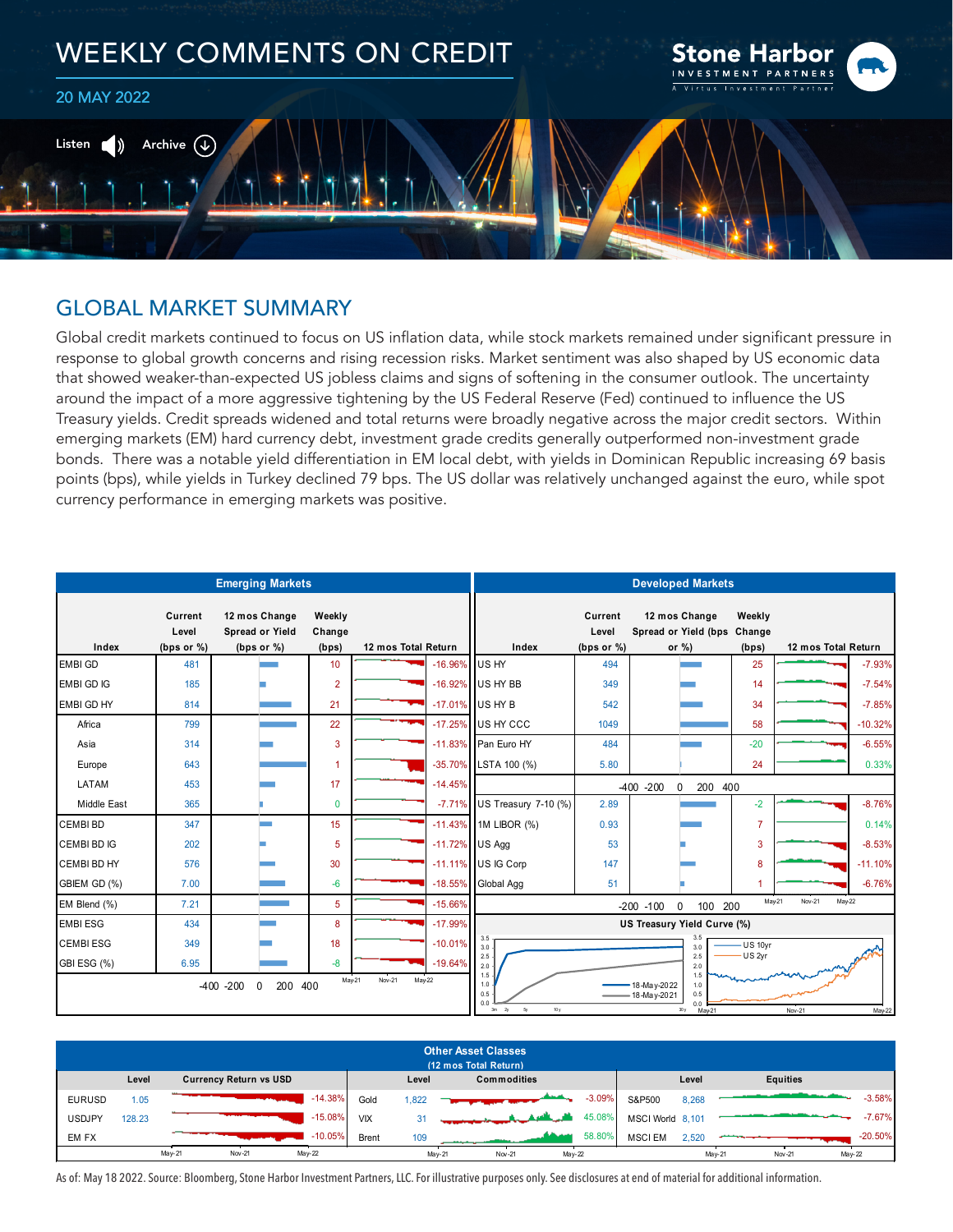#### United States

Market participants continue to focus primarily on US inflation and growth data and its implications on central bank policy. However, there seems to be an increasing sensitivity to either weaker data and notably periodic equity market weakness. In particular, the decline in the Citi Surprise Index for the US to 0 from as high as 69 in mid-April points to increased risk and this, alongside the VIX volatility index, which remains elevated at around 32, have resulted in a sense of elevated uncertainty.

Producer Price Index again came in at a stronger-than-expected reading of 11% year-over-year and retail sales registered a strong 0.9% month-on-month gain alongside a marked upward revision to previous months data, which serves to strengthen forecasts for Q2 GDP. On the softer side, housing market and used car data point to some impact from the rising yield environment on the real economy, but not enough at this stage to change the US Fed's rhetoric.

#### Europe

The UK's GDP and industrial production highlighted the current sense of weakness in the economy. In particular, a reading of 0.8% for Q1 GDP with the March reading at -0.1% emphasized the sense of waning momentum. In the latter part of the week, firm jobs data and a CPI reading of 9% y/y painted a more balanced

**Economist Corner**

Seamus Smyth, PhD, Developed Markets Steffen Reichold, PhD, Emerging Markets

Russia reported a record current account surplus of US\$37 billion for the month of April, far above pre-war levels. The size of the surplus is quite extraordinary with an annualized level around 23% of pre-war GDP. While the details have not yet been released, it seems clear that this has been driven by a collapse of imports while exports continued at a high pace as most countries have continued to buy hydrocarbons from Russia and prices have remained high. Over time, we expect exports to decline as the EU phases out oil purchases from Russia and future sanctions could target oil shipments. However, the main driver of the current account surge has been the extraordinary collapse in imports. Many Western companies have fully stopped selling to Russian clients. But this alone does not explain the extent of the import collapse. Importantly, the decline is not limited to imports from Western countries that imposed sanctions on Russia. Chinese exports to Russia have also declined sharply in March and April, contrary to some speculation early in the war that imports from China could replace imports from Western countries. We believe this is due to a combination of three factors. First, Chinese companies are more reluctant to trade with Russia in fear of potentially triggering secondary sanctions. Second, Russian consumers and firms have sharply cut purchases in anticipation of a deep recession. And third, the infrastructure to fund, insure, and pay for import shipments has been severely impacted. Over time, we expect a very severe economic impact from the lack of imports. Shortages of key components and inputs will only get larger over time, forcing substantial production cuts. In that regard, the evidence that China has not replaced Western imports is a positive sign.

RUSSIA CURRENT ACCOUNT (SA, BIL.USD)

picture and perhaps highlights that the UK economy perhaps faces a more challenging growth and inflation mix than most. European CPI data, like the US, remains elevated but there are notable divergences across countries with Spain and Germany registering 8.3% and 7.8%, respectively, and France coming in somewhat lower at 5.4%, reflecting its greater reliance on nuclear power for energy. Euro zone industrial production fell 1.8% in March capturing the impact of higher energy prices and the Ukraine conflict. Despite this, the EU surprise indices remain positive, highlighting the relatively subdued level of confidence

Weak industrial production and retail sales data speak to the challenges that China faces around the current bout of lockdowns. However, evidence of reduced coronavirus transmission in Shanghai gave some hope that lockdowns may

In Japan, a Q1 GDP reading of -1% was better than expected, but this result was offset by downward revisions to pervious

that already exists in growth forecasts.

Japan/Asia

begin to ease.

reading.



As of 30 April 2022.

Sources: Haver Analytics, IMF, WEO, Central Bank of the Russian Federation, Stone Harbor Investment Partners

CHINA EXPORTS TO RUSSIA (SA, MIL.US\$)



As of 30 April 2022.

Sources: Haver Analytics, IMF, WEO, General Administration of Customs, Stone Harbor Investment Partners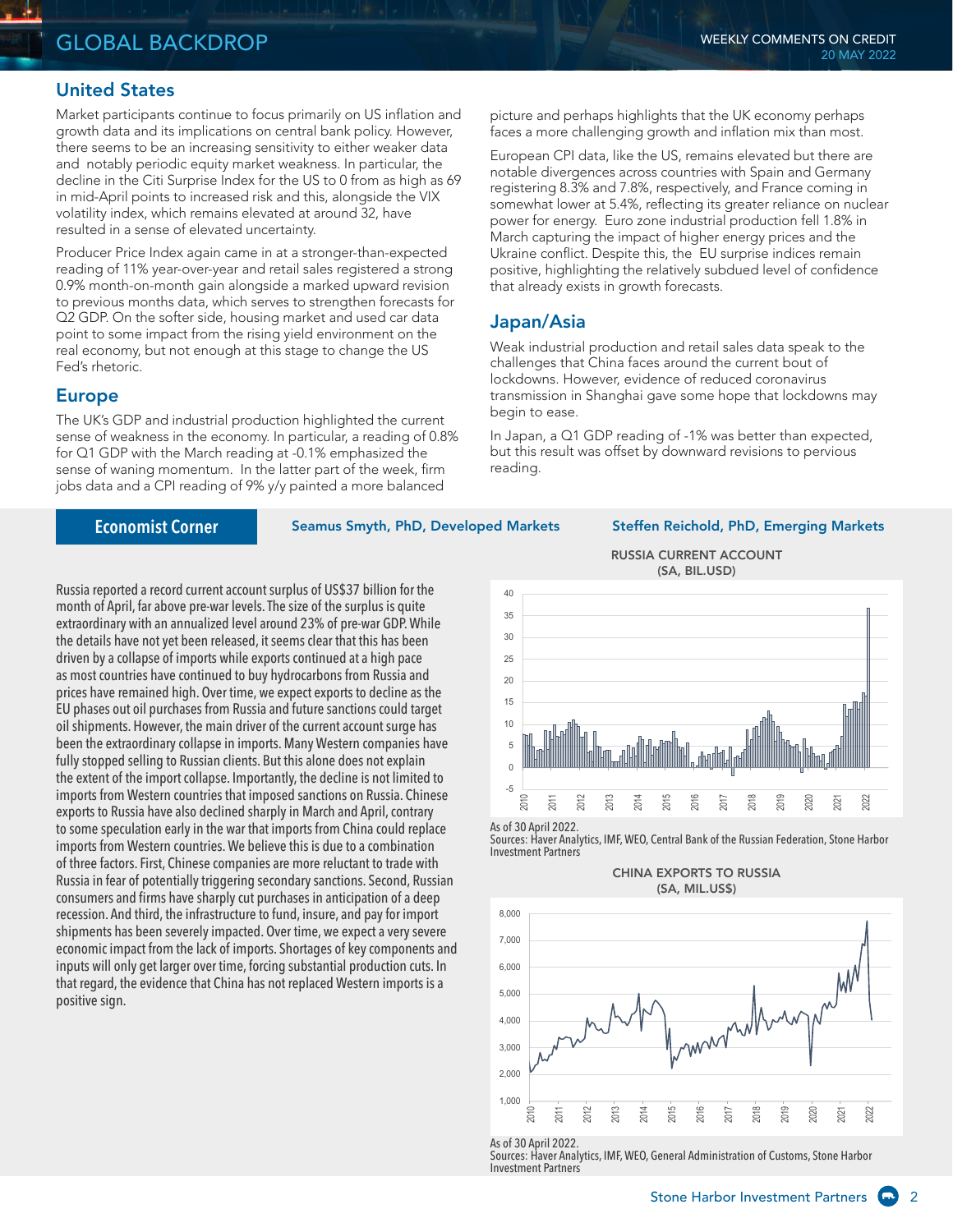#### External Sovereign Debt

External sovereign debt spreads widened 10 bps and the JP Morgan EMBI Global Diversified returned -0.39%. Investment grade credits outperformed non-investment grade bonds. The top performers included Ukraine (10.6%), Sri Lanka (6.6%), and Venezuela (2.1%). The bottom performers included Lebanon (-9.8%), Tunisia (-8.3%), and El Salvador (-6.9%).

#### Local Currency Debt

The JP Morgan GBI EM Global Diversified returned 0.9%. EM currencies returned 0.5%, in aggregate. The Brazilian real outperformed this week with spot FX return of 3.3%, followed by the Uruguayan peso (2.8%), and the Czech koruna (2.3%). Underperformers included Turkey (-4.2%), Hungary (-1.1%), and Indonesia (-0.9%).

The yield of the JP Morgan GBI EM Global Diversified declined 6 bps to 7.00%. Turkey bonds outperformed with yields 79 bps higher, followed by Poland (-46 bps) and Peru (-17 bps) bonds. Dominican Republic, Colombia, and Mexico underperformed with yields 69 bps, 51 bps, and 7 bps higher, respectively.

In central bank actions, Mexico, Peru, and South Africa hiked their key rates by 50 bps each to 7.0%, 4.50%, and 4.75%, respectively. Uruguay hiked 75 bps to 9.25%. Philippines hiked 25 bps to 2.25%, as expected. China left the 1-year medium-term loan unchanged at 2.85%, as expected. Sri Lanka surprised and kept its key rate at 13.50% when a 125 bps hike had been expected. Egypt surprised with a larger-than-expected hike of 200 bps of its deposit and lending rates to 11.25% and 12.25%, respectively. A 100 basis point increase was expected.

## EM Corporate Debt

The JP Morgan CEMBI Broad Diversified declined 0.49% for the week, bringing the YTD return to -12.09%. Asia was the largest underperformer compared to Latin America and Eastern Europe, driven principally by underperformance in the Macau gaming complex. Macau was especially impacted by continued concerns regarding tourist visits given China's zero-covid policy and increased restriction imposed on VIP gaming. On the positive side, Ukraine corporates generated positive returns of +6.67%, given stronger-than-anticipated 1Q earnings releases from several of the larger issuers. Year-to-date, however, Eastern Europe remains the greatest underperformer at -46.7%. Once again, the non-investment grade sector underperformed investment grade, reflecting the continued "risk off" sentiment.

#### Flows/Issuance

In EM corporate debt, debt issuance as expected remained particularly low given market volatility with only US\$1.8 billion issued over the week, exclusively in the Asian IG sector.

According to Emerging Portfolio Fund Research (EPFR), EM fixed income funds saw net outflows of US\$6.5 billion, predominantly from local currency debt funds. We note that EPFR data provides a partial picture of portfolio flows as it accounts for a segment of the total market.

Source: EPFR

#### Sovereign Soundbites



CHINA On Monday, Shanghai reported no new Covid-19 cases for the third consecutive day, marking an important milestone with implications for easing mobility restrictions. As previously

indicated by Shanghai's deputy mayor, the city is targeting normalization in activity by mid- to late-June.

Separately, Chinese financial authorities announced a further cut in mortgage loan interest rates in an attempt to buttress the property sector. The move reduces the lower limit of interest rates on home loans for first home purchases to 20 basis points, based on the corresponding tenor of benchmark Loan Prime Rates (LPRs), according to the People's Bank of China and China's Banking (PBOC) and Insurance Regulatory Commission. This rate cut augments other policies implemented during the first quarter of this year, including lowering down-payment and loosening purchase restrictions. The latest loan guidance also follows last Friday's PBOC data, which indicated new bank loans had dropped to the lowest level in more than four years in April, driven by Covid-related lockdowns and reduction in mortgage loans.

Colombia's gross domestic product (GDP) COLOMBIA expanded 8.5% in the first quarter compared the same period a year ago, reflecting increased activity from the reopening of the economy and effects of fiscal and monetary support. The statistics agency also revised Colombia's 2021 GDP up to 10.7% from 10.6%. Colombia's central bank raised its growth outlook for the year from 4.7% at its April meeting and currently expects growth of 5% this year.

Against the strong growth backdrop, we continue to monitor political developments ahead of the 29 May presidential elections. Colombia's last remaining rebel group – the Marxist National Liberation Army – announced this week a 10-day ceasefire between 25th and 29th of May to allow for a peaceful presidential election. According to recent opinion polls, Gustavo Petro is the favored front-runner against his biggest opponent, Federico Gutierrez.

**ETHIOPIA** Ethiopia and the World Bank signed an agreement earlier this week for a US\$300 million grant to support the reconstruction and recovery efforts in the northern region of Tigray that has been affected by political conflict and violence. Areas in Amhara, Afar, Tigray and the regions of Oromia and Benishangul-Gumuz are slated to receive the funds.

Peru's state-owned oil company Petro Peru has begun negotiations with creditors to delay the release of the 2021 financial statement in order to avoid a default before the end of this month. The state oil refiner is aiming to regain investor confidence after an audit was not approved earlier this year. Petro Peru's new president Humberto Campodonico said that the company reached an agreement with its auditor PwC and plans to deliver the final report before September. The news supported Pero Peru's US\$2 billion notes due 2047, whose price reached record lows last week. PERU

Peru's fiscal balance continued to improve in April, as revenues reached 22.6% of GDP, or 5.1% point higher relative to April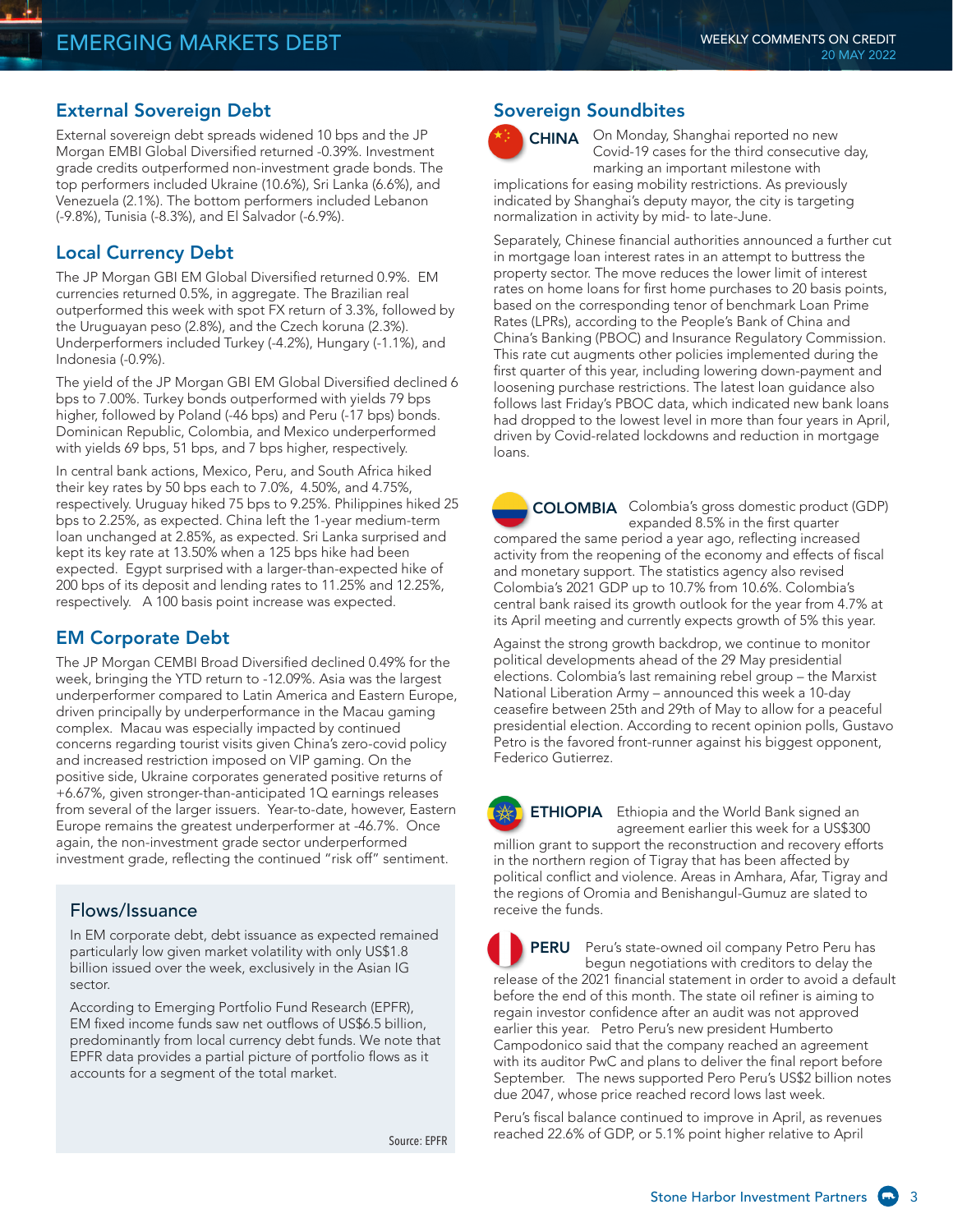2021, and compares to 2.8% of GDP in 2019. At the same time, primary public sector expenditures have eased to 17.0% of GDP in April, compared to 22.4% last year. Higher revenues have been attributed to stronger commodity prices and payment of tax debts.

LEBANON Preliminary results from Sunday's parliamentary election indicate that Iranbacked Hezbollah and its allies are likely to

lose their majority for the first time since 2018, while the Saudialigned, and reform-oriented Lebanese Forces are gaining support. The formation of a new government that can effectively implement reforms necessary for an economic recovery will be an important step towards an IMF program. We continue to monitor the situation to assess the potential impact of a fragmented government on IMF support.

**MALAYSIA** Malaysia's GDP grew 5% in the first quarter, following the 3.6% growth in the fourth quarter of last year. The expansion was

primarily driven by the services and manufacturing sectors, particularly by continued demand for semiconductors and motor vehicles. Bank Negara Malaysia (BNM) said growth will be supported by continued expansion in global and domestic demand this year, and kept its 2022 economic growth forecast at between 5.3% and 6.3%. According to the Deputy Governor Marzunisham Omar, while price pressures persist, inflation in Malaysia at 2.2% remains moderate compared to other countries.



**RUSSIA** As confirmed by US Treasury Secretary Janet Yellen on Wednesday, the Biden Administration may block Russia's ability to pay US bondholders

after a deadline expires on 25th of May. According to Ms. Yellen, though no final decision has yet been made, US Treasury Department's Office of Foreign Assets Control may allow a general license that had been issued after Russia's invasion of Ukraine in February to expire. The license allowed the Russian government to pay US dollar interest and principal on bonds held by US citizens until the expiration date, avoiding default. While OFAC has not confirmed that it will allow the waiver to expire, we expect the US Treasury will clarify its intent soon through its FAQ's on its website.

**SRI LANKA** Following the resignation of Prime Minister Mahinda Rajapaksa, President Gotabaya Rajapaksa appointed Ranil Wickremesinghe

as the new Prime Minister in an attempt to bring about political stability amid worsening economic crisis and intense public discontent for the government's mismanagement of the economy. Wickremesinghe, who has support from the main opposition parties, stated in his address to the nation that it needs US\$75 billion in foreign exchange to pay for essential imports and that the country only has petrol stocks to cover one day. Sri Lanka is in default on its external debt as a grace period for a coupon payment expired on 18 May. As of this writing, Wickremesinghe has announced the swearing in of four ministers, with more to be named soon. Local sources suggest that Wickremesinghe may assume the finance minister role given his experience in working with the IMF. A second round of technical discussions with the IMF is ongoing. Further steps in negotiating with the IMF, including fiscal policy implementation, require a cabinet minister's involvement.

#### **Chart of the Week**

China's monthly financing data showed a very sharp decline last month. This is even more striking considering the more supportive policy stance that China has adopted in recent months. Controlling the flow of funding to the economy has been the most important macro policy lever in the past but in the face of severe lockdowns it is not very effective. In our view, this decline in funding highlights the severe impact of the current Covid lockdowns and also the inability of demand-side support measures to offset genuine supply restrictions. Going forward, as the Shanghai lockdown is likely to ease in the coming weeks, we expect some reversal and catch-up in financing numbers. But the main driver for the Chinese growth outlook this year will not be policy stimulus but rather the extent of Covid-related lockdowns. With no change in the zero-Covid policy in the near term and likely continued flareups of Covid outbreaks, we expect growth to remain subdued this year.

#### CHINA: AGGREGATE SOCIAL FINANCING FLOWS TO THE REAL ECONOMY (SA, TN.YUAN)



As of 30 April 2022

Sources: Haver, IMF, WEO, People's Bank of China, Stone Harbor Investment Partners For illustrative purposes only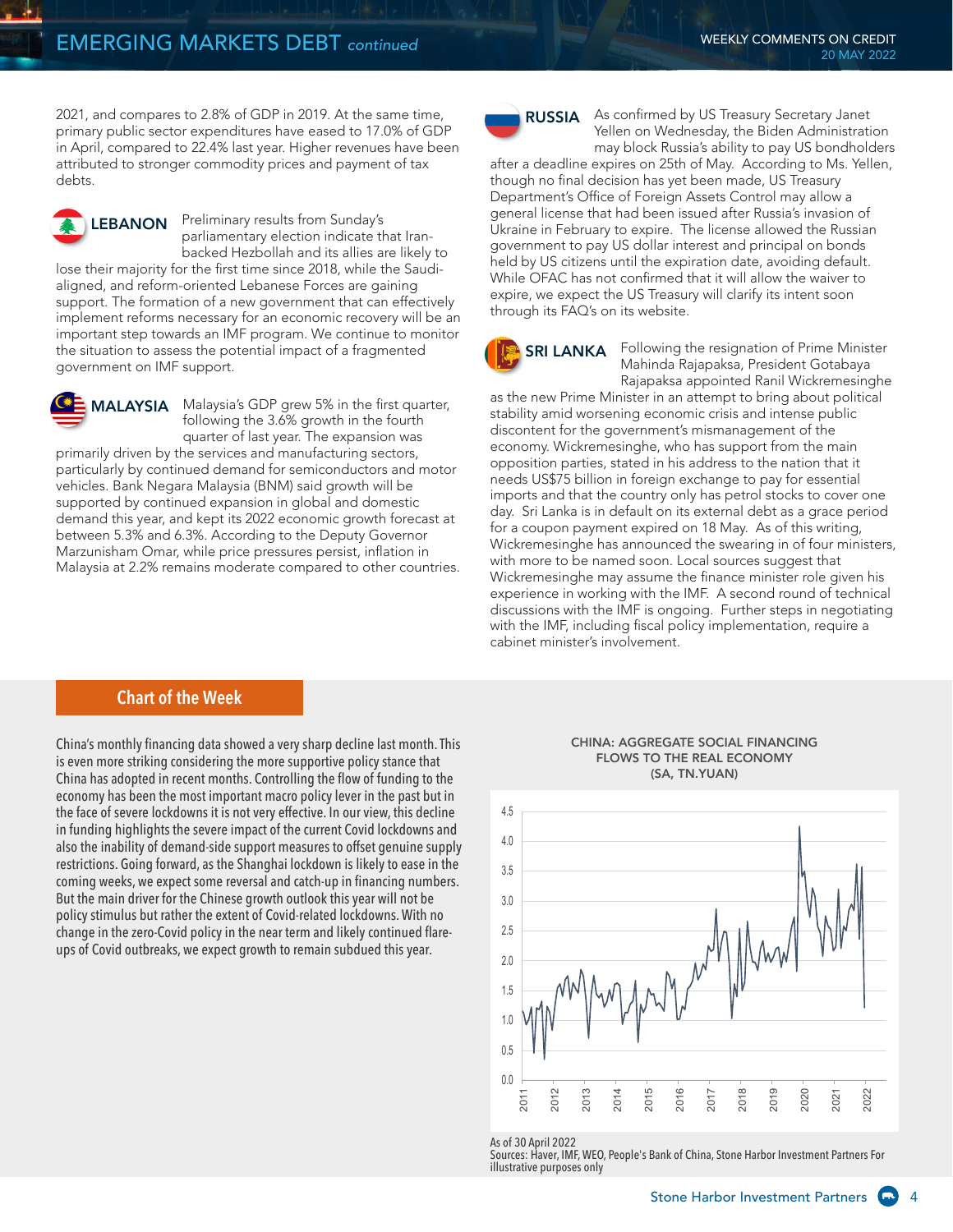# US High Yield

The ICE BofAML US High Yield Constrained Index returned -1.01% over the week driven by inflation concerns, Covid in China, and the Fed's policy toward rate increases. The decompression theme continued and was highlighted by the outperformance in BB's versus CCC's. This flight-to-quality trade drove a wide total return difference with BB's declining only

-0.57% to the -2.13% loss suffered by CCC's. The disparity was also noticeable in spreads as CCC's widened by +58 bps to only +14 bps in BB's versus +25 bps in the index for the week. Yields increased by 0.26% to finish at 7.79%, representing nearly a two-year high. The weekly total return among sectors showed a wide range of results. Nearly half outperformed losing less than the -1.01% of the index, while the others suffered due to a higher concentration of lower- quality CCC issuers. Retail Non-Food/ Drug declined the most on earnings misses by Walmart and Target.

## Leveraged Loans

The leveraged loan market remained under pressure as concerns around a potential recession, inflation, Covid lockdowns, geopolitical uncertainty and corporate earnings weighed on markets. For the week, the S&P/LSTA Leveraged Loan Index (the "Index) returned -0.61%, the average bid price decreased 66 bps to US\$95.04, and the spread-to-maturity widened 13 bps to L+470. Not surprisingly, given the wide-range of investor concerns, there was a flight to safety, which drove outperformance in the higher-quality BB portion, while the B and CCC portions of the market underperformed. From an industry perspective, returns were negative across all sectors, with industries exposed to inflationary input costs underperforming, while higher- quality less rate sensitive sectors outperformed. Lastly, there were no defaults in the Index last week.

# European High Yield

The Bloomberg Barclays PanEuro High Yield 2% Cap Ex Financials Index rallied this week, posting a gain of 0.55% as some of the recent volatility eased and investors focused on earnings and company-specific news. CCCs underperformed with a gain of only 0.19% compared to increases of 0.58% for BBs and 0.55% for Bs. Index spreads tightened 19 bps for the week. Atalian bonds climbed 8 points after reports that private equity firm CD&R was in talks to buy and merge OCS Group with a division of Atalian. Casino bonds gained 2 points after the company confirmed that the company had begun the sale process for its renewables business GreenYellow.

## Flows/Issuance

According to EPFR, the US high yield market lost \$US3.437 billion for the week. US primary issuance in May is on track to be the slowest since the global financial crisis of 2008. This follows the slowest April in more than a decade. One deal priced and only the second of the month, Carnival Corp, a US\$1 billion 8NC3 Senior Unsecured deal at 10.5% to refinance existing indebtedness and general corporate purposes.

In leveraged loans, one of the key drivers of year-to-date outperformance in the asset class has been consistent asset accumulation in the form of inflows from retail loan mutual funds and Exchange Traded Funds (ETFs), but this trend has reversed course and we are on track to see our second consecutive week of outflows in several months, which is a major driver of the weakness in the secondary market. Offsetting some of this weakness is demand from Collateralized Loan Obligation (CLO) investors that has allowed for the CLO market to price another 8 deals for US\$3.74 billion. While demand for floating rate assets slowed this past week, so has supply. One notable deal that came to market was for interactive fitness product company, Peloton Inc., which priced a US\$750 million 5-year term deal for general corporate purposes. The deal had a short marketing timeline, but the deal allocated within the initial price talk.

For European high yield, EPFR data showed outflows of US\$345 million for the week, increasing May outflows to US\$924 million.

Source: Lipper, EPFR

## **Industry Insights**

EUROPEAN CABLE: European cable and wireless giant Altice reported its Q1'22 results for both of its credit silos this week. The company's international silo, comprising operations in Portugal and Israel, reported strong results with both revenues and earnings growing mid to high single digits y/y as those regions of Europe continue to recovery from Covid-19 headwinds. Altice France reported mixed results, with the majority of the headwinds involving one lost roaming contract that was € 100 million of annual EBITDA and that will anniversary itself after the current quarter. As we get into the second half of 2022, we are likely to see more of the underlying organic growth in SFR's core business.

FINANCIAL: This week credit card issuers reported consumer credit statics for April. Reporters spanned the credit spectrum from investment grade rated banks to both crossover and highyYield rated issuers. The common theme of all the companies reporting was that consumer credit is slightly worse than in the Spring and Summer of 2021. However, the Spring and Summer of 2021 was the strongest consumer credit metrics in over 10 years. Net charge off's were basically flat In April with the last four months. 30+ day delinguencies are also similar to the levels we saw in December 2021 and for the first four months of the year. This suggests that consumer credit held in well in April compared to the second half of 2021 and the start of 2022. A few credit card lenders to lower FICO score consumers have seen loan balances outstanding grow since December 2021. This is one area that we are watching.

**PEOOD & BEVERAGE:** Grain costs continue to rise in response to low exports from Ukraine and Russia and unfavorable weather elsewhere. Bulk dry shipping is down 50% y/y in Ukraine and Russia, which, when combined, account for 13% of global wheat and 8% of global oilseed production in the world. Compounding these effects are weather-related crop issues in India and the US. Last Saturday, India banned wheat exports (3% of global exports) in order to control domestic prices, as a scorching heat wave curtailed output and domestic prices hit a record high. In the US, farmers are being hit with rising fertilizer prices and unfavorable weather conditions. Wet soil in the Corn Belt and drought conditions in Kansas and Nebraska are delaying the planting season. In Minnesota, one of the largest spring wheat states, only 2% of the crop is planted vs 93% this time last year. Year-to-date, wheat, corn and soybean are up 62%, 35% and 27%, respectively. As of April, the contribution from food to CPI inflation has risen to 0.8% in the US, the highest on record, going back to 1996. High yield food & beverage companies have, on average, put in two price increases YTD, and are poised for additional, if necessary.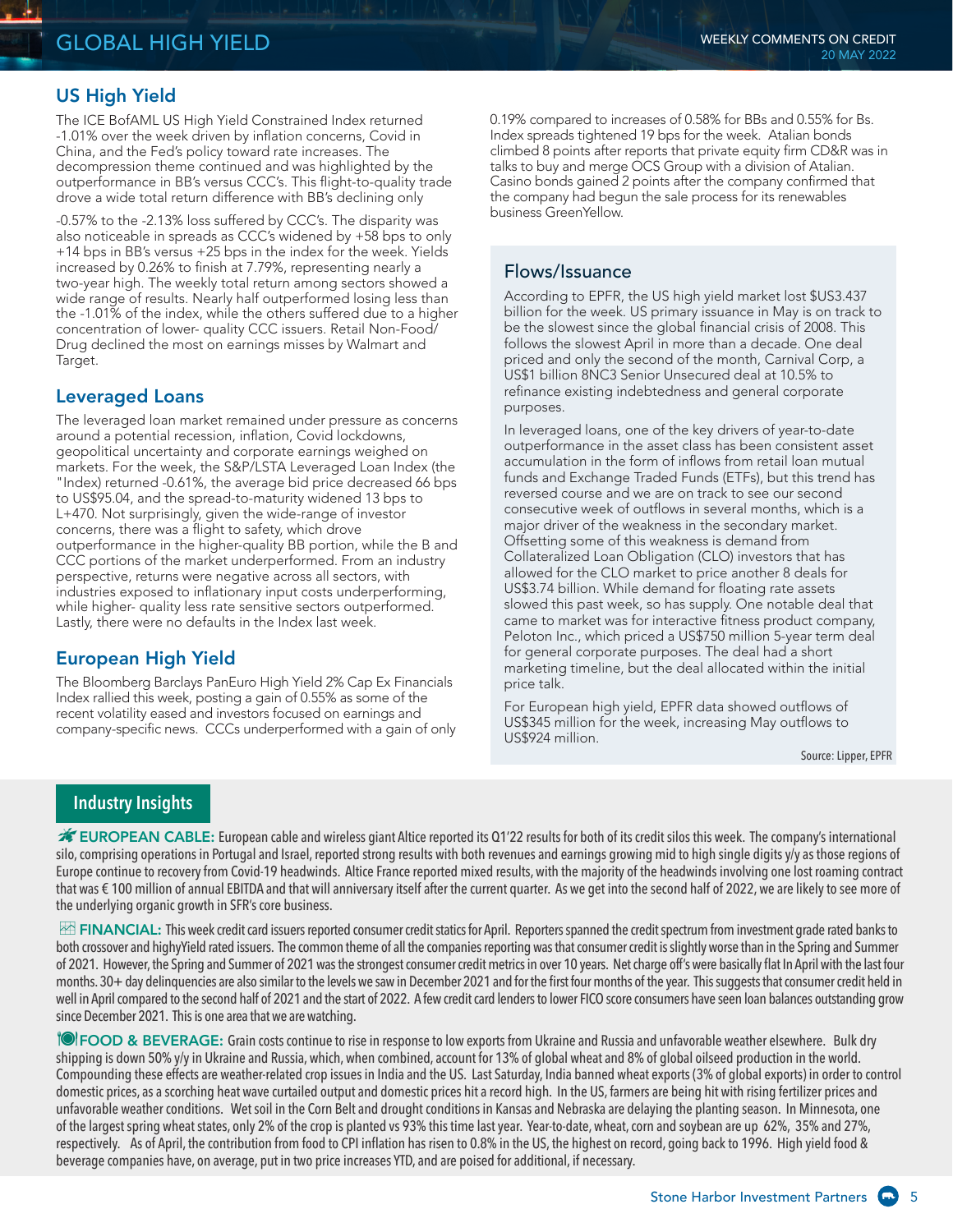#### **Governments**

The ICE BofAML MOVE Index continued its drift lower, a continuation of a move noted last week. Statements from Fed governors, especially those from Chairman Jerome Powell, have reiterated the Fed's intention to bring inflation under control and have left a sense that the Fed is willing to at least generate a growth recession to achieve this. Of note, 10-year US inflation swaps, which were trading in a 3-3.2% range have now moved to a 2.9-3% range, suggesting that Fed credibility might be rising. This alongside the elevated uncertainty in the equity market as measured by the VIX at 32% resulted in the US yield curve being broadly stable over the weak.

With a more stable US yield curve and modest signs of slowing in the Eurozone economy, 10-year yields fell 3 bps to 95 bps. The two-year yield recorded a sharp rise to 35 bps but last Wednesday's readings captured a particular dip in yields as equity markets swooned. A quick observation of data either side evidences little change over the week. The stronger jobs data in the UK towards the end of the week pushed UK 10-year yields higher

Ten-year Japanese government bond yields were unchanged over the week.

#### **Corporates**

Investment grade corporates performed poorly this week with cash spreads in many cases wider by more than 10 bps, while recent new issues also saw performance suffer as liquidity dried up and bonds had trouble finding clearing levels. Contributing to the lackluster tone was the underwhelming US\$8 billion tender offer from AT&T, which took bonds wider in the sector but more so was the weak consumer outlook and margin compression reported by major retailers. Customers were better net sellers according to trading flows with the bulk of the selling coming from the intermediate part of the curve, while there remains some modest buying in the long end for deeply discounted bonds. Spreads on the Bloomberg corporate index widened by 8 bps this week leaving the OAS at year-to-date wide's of 147 bps, 2 bps wider than the prior wide's from mid-March. Investment grade CDX was wider by 7 bps week-over-week, widening as much as 92.625 bps at its worst from around 84 bps earlier in the week. Excess returns for the year continue to disappoint and are negative by -334 bps, while year-to-date total returns are some of the worst on record at -13.47%.

STONE HARBOR MULTI-ASSET CREDIT TARGET ALLOCATIONS (%)

#### **Securitized**

In the broader market volatility, mortgages held in relatively well and the current coupon widened 6 bps to 128 bps, the highest level in two years. The MBA mortgage applications index dropped 11% on the week despite lower rates. Refis fell 9.5% on the week, down 76% year-over-year. The 30-year fixed mortgage rate fell 4 bps to 5.49%. The percentage ARMs stands at 10.3%, up from 3.3% at the end of 2021, as a response to rising fixed mortgage rates. Of note this week, American Express priced a large US\$2.8 billion credit card ABS, and Discover is marketing their card ABS. While ABS issuance remains steady given the shorter duration, CMBS issuance has stalled. The new issue US\$3 billion Cosmopolitan hotel SASB widened their price talk spreads by 20-25 bps.

#### Flows/Issuance

In the investment grade corporate debt market, despite the inhospitable markets, 22 deals priced for roughly US\$33.4 billion in supply. Demand for new deals was lackluster with oversubscription rates for many deals under 2x, while new issue concessions topped over 25 bps with some deals pricing at the original initial price talk. Larger deals for United Health Group, PayPal, and Citigroup saw decent demand, while smaller issuers garnered little support. May supply at US\$77 billion is roughly half of what dealers expected for the month, while year-to-date supply is US\$648.4 billion.

Fund flows for high grade bonds saw near record outflows of US\$7.7 billion for the latest period, according to EPFR, making this the 11th consecutive week of outflows for this series. Outflows were driven by total return and aggregate accounts with outflows of US\$2.952 billion and US\$3.004 billion, respectively. Corporate only accounts also saw outflows totaling US\$1.718 billion, which is a reversal from prior periods. Lipper reported outflows from high grade funds totaling US\$8.4 billion, this is the 4th largest outflow on record and the 7th consecutive outflow for this series.

Source: EPFR, JP Morgan



#### Stone Harbor Multi-Asset Credit Representative Target Allocation as of 30 April 2022. Actual allocations within any account may be significantly different from the target allocations shown here. For illustrative purposes only.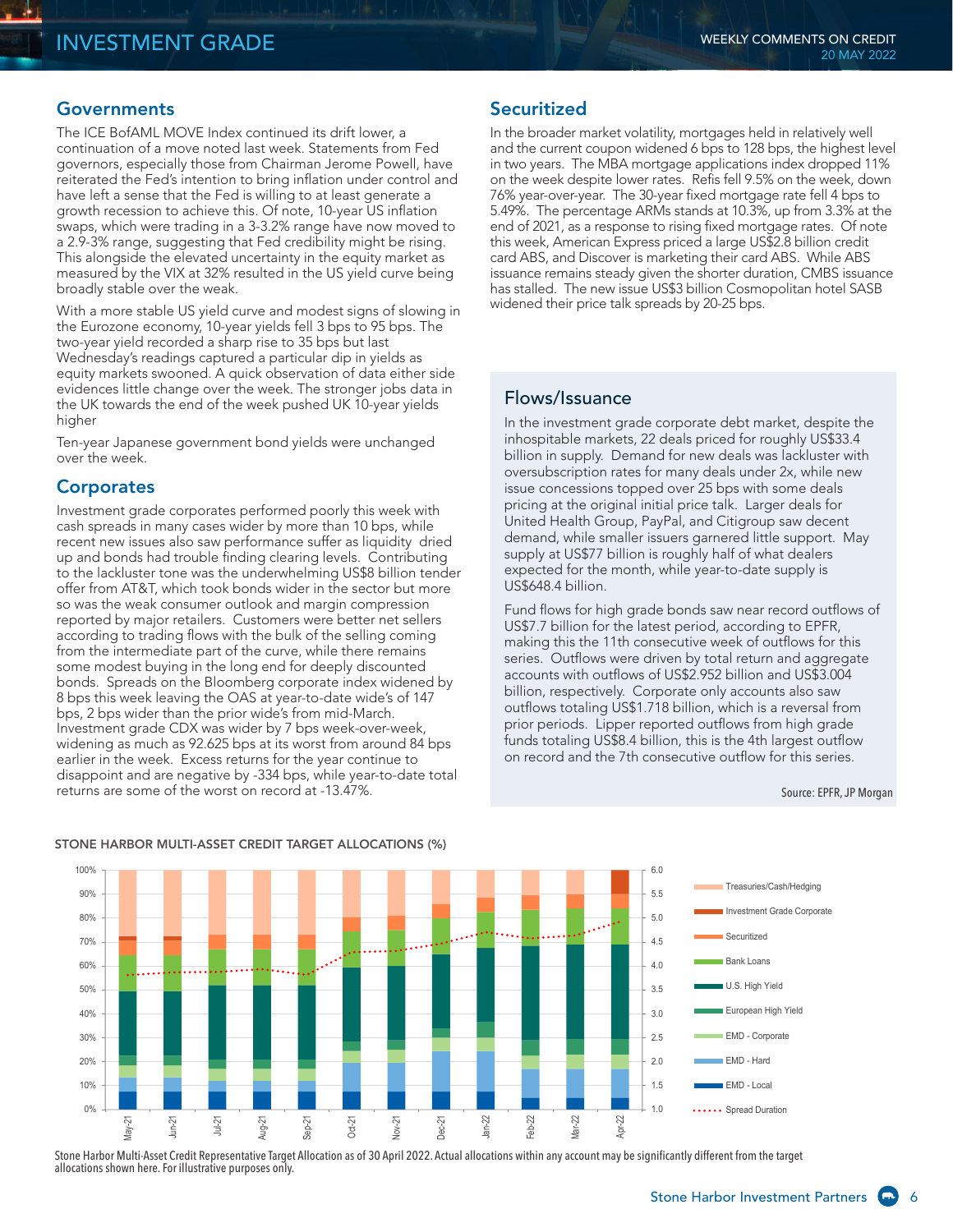$\frac{1}{2}$ 

|                                  |                                        |                          |        | Spread or Yield Change (bps or %) |            |       |            |            | Total Return (%) |            |        |            |            |  |
|----------------------------------|----------------------------------------|--------------------------|--------|-----------------------------------|------------|-------|------------|------------|------------------|------------|--------|------------|------------|--|
| As of May 18, 2022               |                                        |                          | Level  | $1W^*$                            | <b>MTD</b> | QTD   | <b>YTD</b> | <b>LTM</b> | 1W               | <b>MTD</b> | QTD    | <b>YTD</b> | <b>LTM</b> |  |
| EM                               | <b>EMBI Global Diversified</b>         | EMBI G D                 | 481    | 10 <sub>1</sub>                   | 42         | 82    | 114        | 150        | (0.4)            | (2.3)      | (7.8)  | (17.0)     | (17.0)     |  |
|                                  | <b>CEMBI Broad Diversified</b>         | CEMBIBD                  | 347    | 15                                | 44         | 44    | 75         | 98         | (0.5)            | (1.6)      | (3.6)  | (12.1)     | (11.4)     |  |
|                                  | <b>GBI EM Global Diversified Yield</b> | <b>GBI EM GD</b>         | 7.00   | (0.06)                            | 0.23       | 0.77  | 1.28       | 2.02       | 0.9              | (1.5)      | (7.4)  | (13.4)     | (18.6)     |  |
| <b>EM Sovereian Debt</b>         | <b>EMBI Global Diversified</b>         | EMBI G D                 | 481    | 10                                | 42         | 82    | 114        | 150        | (0.4)            | (2.3)      | (7.8)  | (17.0)     | (17.0)     |  |
|                                  | <b>EMBI GD</b> Investment Grade        | EMBI IG                  | 185    | $\overline{2}$                    | 19         | 35    | 41         | 46         | (0.0)            | (1.6)      | (7.4)  | (18.8)     | (16.9)     |  |
|                                  | EMBI GD High Yield                     | <b>EMBI HY</b>           | 814    | 21                                | 70         | 130   | 175        | 250        | (0.8)            | (3.0)      | (8.1)  | (15.0)     | (17.0)     |  |
| <b>EM Sovereign Debt Regions</b> | Africa                                 | Africa                   | 799    | 22                                | 98         | 182   | 187        | 289        | (0.9)            | (4.7)      | (11.5) | (15.1)     | (17.3)     |  |
|                                  | Asia                                   | Asia                     | 314    | 3                                 | 37         | 64    | 95         | 109        | 0.1              | (1.9)      | (6.5)  | (12.8)     | (11.8)     |  |
|                                  | Europe                                 | Europe                   | 643    |                                   | 29         | 83    | 320        | 373        | 0.2              | (0.7)      | (4.9)  | (35.0)     | (35.7)     |  |
|                                  | LATAM                                  | LATAM                    | 453    | 17 <sup>2</sup>                   | 34         | 71    | 72         | 119        | (1.1)            | (2.4)      | (9.1)  | (14.3)     | (14.5)     |  |
|                                  | Middle East                            | Middle East              | 365    | (0)                               | 36         | 50    | 40         | 24         | 0.2              | (2.0)      | (5.9)  | (9.8)      | (7.7)      |  |
| <b>EM Corporates</b>             | <b>CEMBI Broad Diversified</b>         | CEMBIBD                  | 347    | 15                                | 44         | 44    | 75         | 98         | (0.5)            | (1.6)      | (3.6)  | (12.1)     | (11.4)     |  |
|                                  | CEMBI BD Investment Grade              | CEMBI IG                 | 202    | $\overline{5}$                    | 24         | 29    | 51         | 50         | (0.1)            | (1.0)      | (3.6)  | (12.9)     | (11.7)     |  |
|                                  | CEMBI BD High Yield                    | <b>CEMBI HY</b>          | 576    | 30                                | 70         | 70    | 92         | 126        | (0.9)            | (2.2)      | (3.6)  | (11.2)     | (11.1)     |  |
| US High Yield                    | US High Yield                          | US HY                    | 494    | 25                                | 72         | 121   | 162        | 143        | (1.0)            | (3.1)      | (6.6)  | (10.8)     | (7.9)      |  |
|                                  | US High Yield BB                       | US HY BB                 | 349    | 14                                | 46         | 82    | 114        | 93         | (0.6)            | (2.0)      | (5.6)  | (10.6)     | (7.5)      |  |
|                                  | US High Yield B                        | US HY B                  | 542    | 34                                | 88         | 137   | 166        | 147        | (1.3)            | (3.8)      | (7.1)  | (10.3)     | (7.8)      |  |
|                                  | US High Yield CCC                      | US HY CCC                | 1,049  | 58                                | 173        | 290   | 355        | 394        | (2.1)            | (5.8)      | (9.6)  | (13.0)     | (10.3)     |  |
| European High Yield              | Barclays PanEur HY                     | <b>BAR PanEur HY</b>     | 484    | (20)                              | 34         | 93    | 173        | 184        | 0.6              | (1.1)      | (4.0)  | (7.8)      | (6.5)      |  |
|                                  | 2% Ex Financials Yield                 | 2% ExFin Yield           | 7.00   | (0.04)                            | 0.51       | 1.73  | 3.44       | 3.80       | 0.00             | 0.0        | 0.0    | 0.0        | 0.0        |  |
| <b>Bank Loans</b>                | <b>LSTA Price</b>                      | <b>LSTA Price</b>        | 95.0   | (0.7)                             | (2.4)      | (2.6) | (3.6)      | (2.8)      | (0.6)            | (2.3)      | (2.1)  | (2.2)      | 0.3        |  |
|                                  | LSTA 100 Yield                         | LSTA 100 Yield           | 5.80   | 0.24                              | 1.06       | 1.43  | 1.92       | 2.12       | (0.6)            | (2.3)      | (2.1)  | (2.2)      | 0.3        |  |
| <b>Investment Grade</b>          | US Treasury 7-10 Yield                 | US Tsy 7-10 Yld          | 2.89   | (0.02)                            | (0.02)     | 0.54  | 1.44       | 1.38       | 0.2              | 0.3        | (3.9)  | (10.3)     | (8.8)      |  |
|                                  | 1M LIBOR                               | 1M LIBOR                 | 0.93   | 0.07                              | 0.12       | 0.48  | 0.83       | 0.83       | 0.0              | 0.0        | 0.1    | 0.1        | 0.1        |  |
|                                  | US Aggregate                           | US AGG                   | 53     | 3                                 | 4          | 12    | 17         | 22         | (0.2)            | (0.2)      | (4.0)  | (9.7)      | (8.5)      |  |
|                                  | US Investment Grade Corporates         | US IG Corp               | 147    | $\mathbf{R}$                      | 12         | 31    | 55         | 60         | (0.7)            | (0.8)      | (6.3)  | (13.5)     | (11.1)     |  |
|                                  | Global Aggregate                       | Global AGG               | 51     |                                   | 3          | 9     | 16         | 19         | (0.0)            | (0.3)      | (2.9)  | (7.8)      | (6.8)      |  |
|                                  | Barclays 1-5 Year Credit               | Barclays 1-5 Year Credit | 85     | $\overline{1}$                    | 10         | 25    | 42         | 46         | (0.2)            | 0.1        | (1.3)  | (4.9)      | (5.4)      |  |
| FX                               | DXY (US dollar)                        | <b>DXY</b>               | 103.81 | 0.0                               | 0.0        | 0.0   | 0.0        | 0.0        | (0.0)            | 0.8        | 5.6    | 8.5        | 15.7       |  |
|                                  | <b>GBI EM FX</b>                       | <b>GBI EM FX</b>         | 0.0    | 0.0                               | 0.0        | 0.0   | 0.0        | 0.0        | 0.5              | (0.6)      | (4.7)  | (3.4)      | (8.7)      |  |

1W reflects data from May 11 close through May 18 close. Source: Stone Harbor Investment Partners, LLC; Bloomberg. For illustrative purposes only. See disclosures at end of material for additional information.